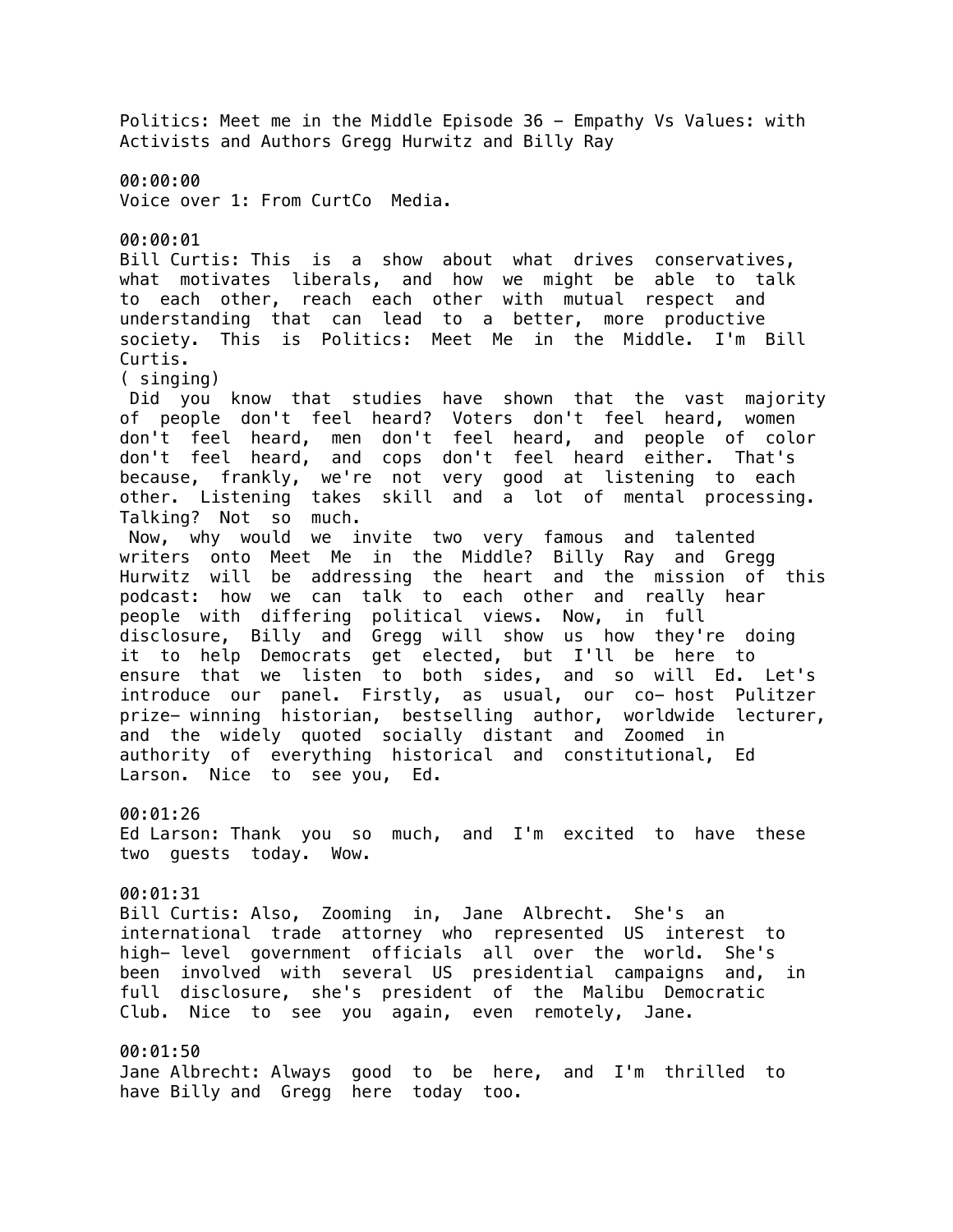### 00:01:55

Bill Curtis: Now for our special guests. Billy Ray is probably best known for writing the Oscar- nominated screenplay for Captain Phillips, and he won the Writers Guild Award, as well. He's written and sometimes directed films, including The Hunger Games, Richard Jewell, he was directed by Clint Eastwood, Flight Plan with Jodie Foster, and many more. He's also the writer and director of The Comey Rule, based on James Comey's book: A Higher Loyalty. It'll be on Showtime in September. We also like him because he's a Dodger fan. Gregg Hurwitz is the New York Times internationally bestselling author of 22 thrillers, including the Orphan X series. His novels have won numerous literary awards, and he's been published in 32 languages. He publishes academic articles on Shakespeare, and he's taught or lectured at USC, UCLA, and Harvard. In the course of researching his thrillers, he swims with sharks, he sneaks onto demolition ranges with Navy seals, and he's gone even undercover into mind- control cults. Gregg's editorial pieces have appeared in the Wall Street Journal, The Guardian, The Huffington Post, and now finally he's on Politics: Meet Me in the Middle. Gregg and Billy have worked together pro bono on political races since 2016. They've helped candidates with messaging, speeches, debate prep. Focusing on Democrats? Yes, but it's about how to make arguments that our Republican friends may actually respect. They've also written and produced many political ads. As a matter of fact, there's one I really want you to see, so we're going to place it on our website that features the Shining City on a Hill speech by Ronald Reagan. You simply must see it and you'll understand what really moves us. Today you'll see that these guys are truly impassioned. Billy Ray and Gregg Hurwitz, welcome to both of you, and thanks for joining us.

00:03:56 Billy Ray: Thank you.

00:03:58 Greg: Thank you.

00:03:59 Bill Curtis: You guys have also talked about how we're not so good at listening anymore, and for your political messaging, you two have made communicating an art. Can you tell us about that?

00:04:10 Greg: Well, one of the things that I think is really important that we've boiled a lot of this down to is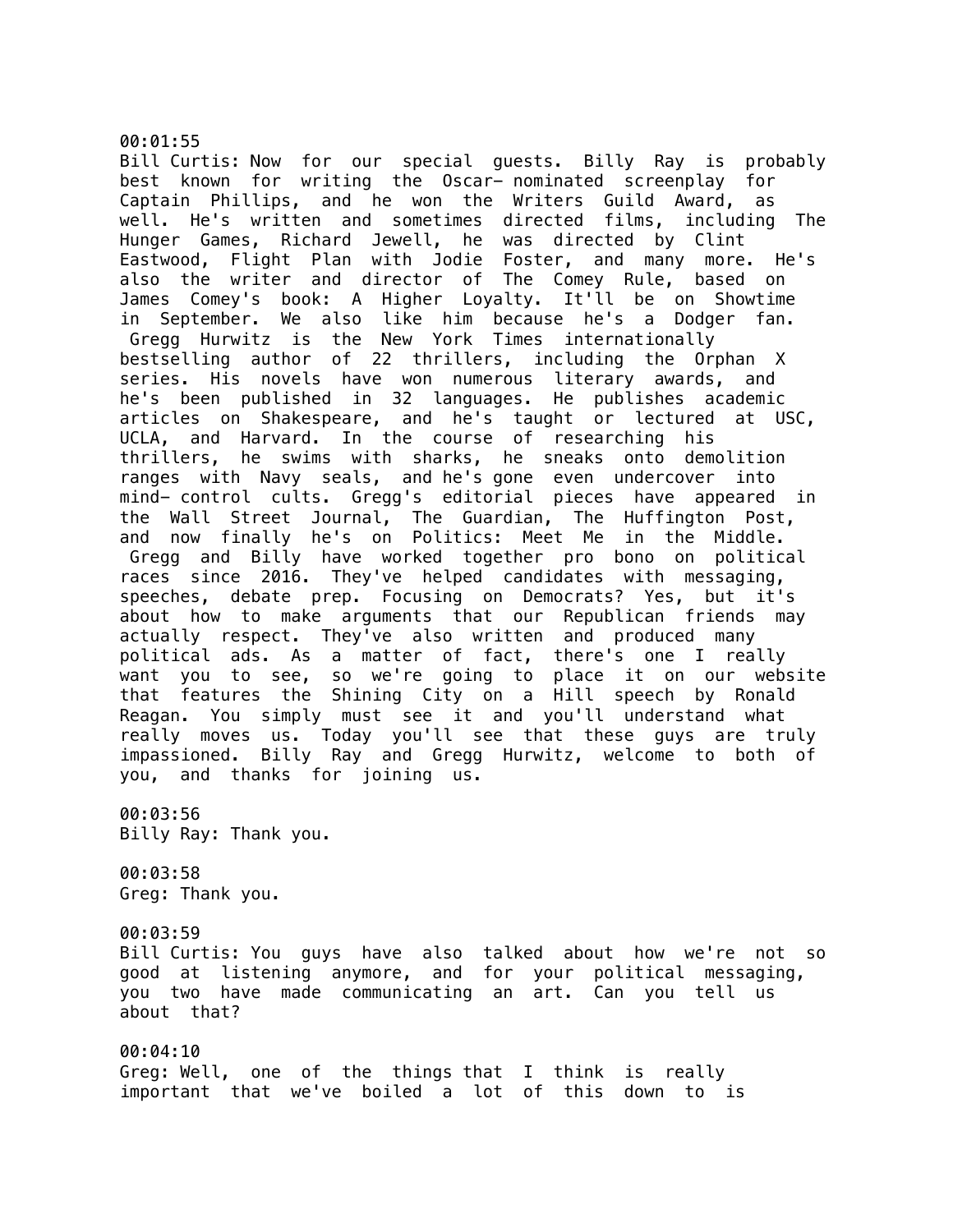understanding the different value structures and ways that conservatives versus liberals take in and hear information, in terms of Big Five personality theory. A lot of people are more familiar with Myers Briggs, which is the cliff notes to Big Five personality theory. There's different traits structures. Liberals tend to... higher in certain traits like openness and empathy, and we tend to communicate through those. Whereas conservatives tend to communicate or tend to have a value structure that prefers high conscientiousness as a value set. Both of these are absolutely essential value sets. One of the things where we find polarization, is when people only communicate in the language and through the value set of their own listeners or people who are likeminded. We have a breakdown of discourse that happens in the middle of good faith, enlightenment discourse, people only communicate among themselves in their own language, and their values, which drives the left further left, and the right for the right until what we have is black and white thinking and the denigration of anyone who doesn't think like us. 00:05:17

Bill Curtis: What should they do instead?

00:05:19

Billy Ray: I'll give you an example, thinking of high empathy, high openness arguments. Democrats tend to be higher in those things. They communicate in that language, as Gregg said. A classic Democrat argument is, " Don't you care about Jimmy Kimmel's kid?" To which Republicans say, " I care about Jimmy Kimmel's kid, but I can't take care of everybody's kid." It's not that they lack empathy. It's that in a hierarchy of values, it falls below conscientiousness. What you have to do as a Democrat, we believe, is make arguments that are not high empathy arguments, but are arguments that are actually designed to reach who cares about the robustness of the community as a whole.

 These personality traits are fixed. You can't go up to an introvert and turn him into an extrovert. By the same token, it does not help a Democrat to go up to a Republican and say, " Why can't you be more empathetic like me? I'm a better person than you are because I have higher empathy." It's important to note that high conscientiousness, which conservatives score so well in codes for better health, a longer lifespan, more stable marriages, and better careers. While Democrats are condescending to Republicans saying, " Why can't you be more like us?" Publicans are saying, we're fine. Over here with our longer lifespan and our better careers and our better marriages.

00:06:37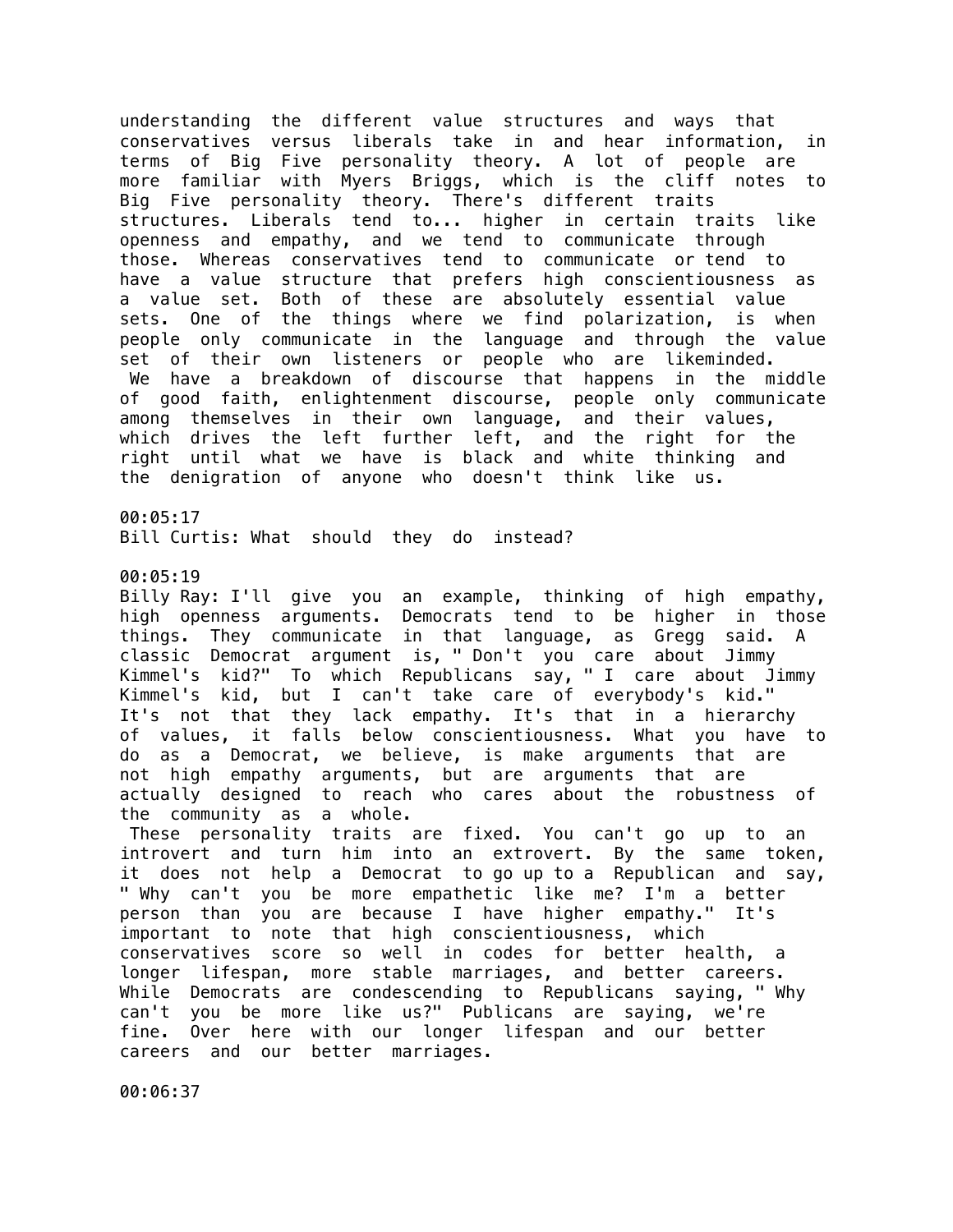Bill Curtis: You've done an analysis to understand the driving psychology behind conservatives and Democrats, right?

#### 00:06:46

Billy Ray: I think under everything in a conservative voter, the thing that unites them politically is a fear of chaos. If you go back and look at every argument that Republican candidates make, classically, the subtext of it is always, " Democrats will bring chaos." It's why Ted Cruz is out there right now tweeting that all Democrats are anarchists and [inaudible 00:07:07]. It's why Mike Pence is out there saying, " Joe Biden wants to defund the police," when he knows that not to be true because he's trying to paint a picture that Democrats will create less safety. It's why the Willie Horton ad worked. It's always the attack that Republicans make. What we try to talk to democratic candidates about, they have to attack the fear of chaos that makes a Republican, a Republican, and they have to paint themselves accurately, I believe, as the antidote to chaos.

# 00:07:36

Bill Curtis: You defined it as conscientiousness, which you said paired to orderliness and industriousness. Doesn't our society need those attributes, at least for some people to be their driving psychology?

# 00:07:48

Greg: Absolutely. It's the job of conservatives to make sure that we're moving slowly and not throwing out the baby with the bathwater as we start to innovate and change. That's why they like to have boundaries around gender, around countries. It's the job of liberals to say, " Okay, granted we need to have boundaries around a country. We need to have an immigration system that obeys the law, but if we make a wall that is too impenetrable, then new ideas and people won't get in and will stagnate and die." The good- faith discussion about the ways that those two value sets need to work in operation for the betterment of society are when society functions the best.

#### 00:08:30

Bill Curtis: Gregg, the other day, you were talking about how conscientiousness results in better marriages, better finances, better health, longer lifespan. What's wrong with that?

#### 00:08:40

Greg: Nothing's wrong with that at all. It's wonderful, but we also need risk- takers, right?

00:08:45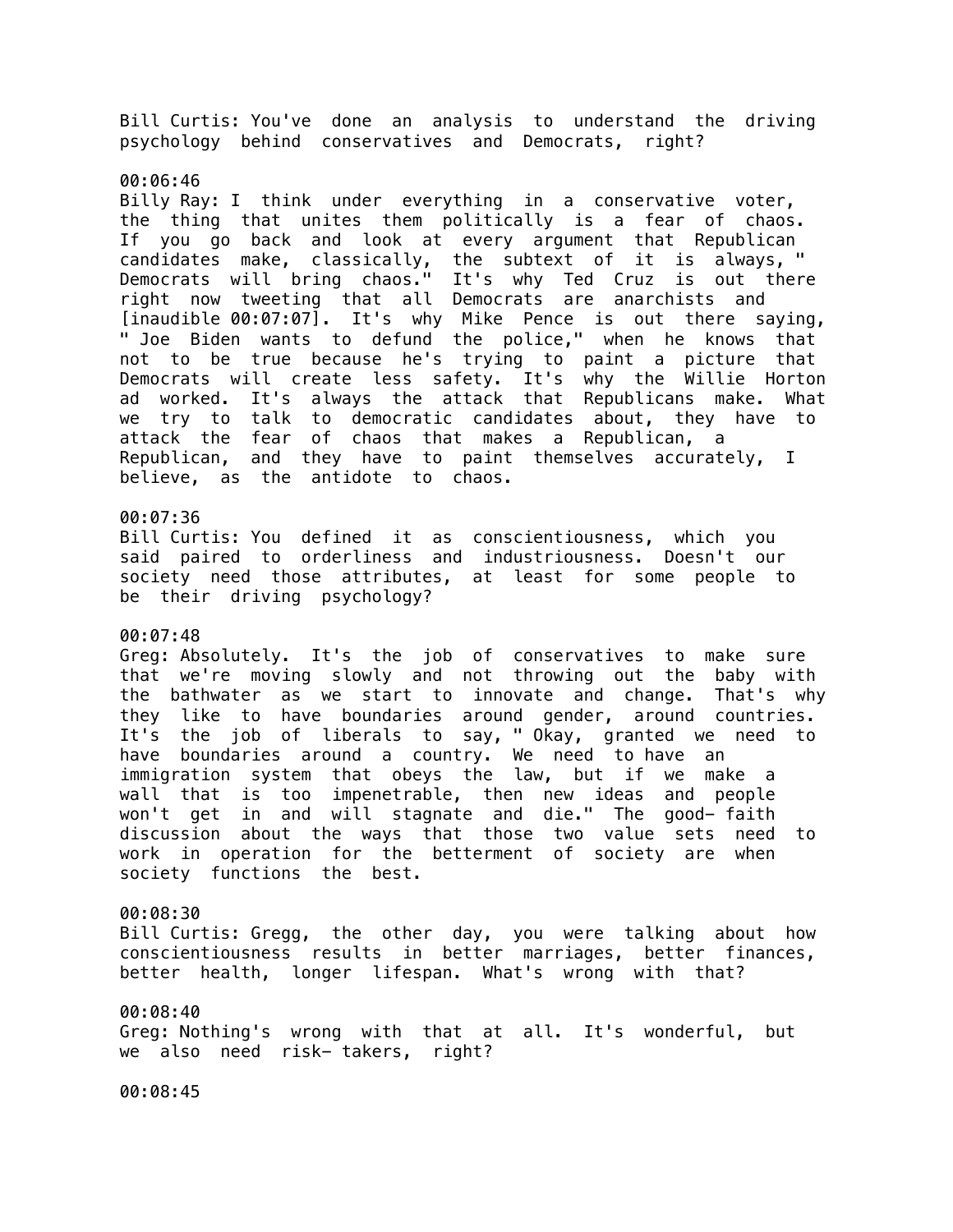Bill Curtis: That leads to chaos, right? Risk- takers. 00:08:48 Greg: No, not if it's in balance. Look, the left and the right get off course in predictable ways. We see what happens. It's (inaudible) tasks, it's infighting, and it's a constant cannibalization of their own side. It's a very predictable manner. There's a reason why a lot of the " cancel culture" has emerged from the left. Whereas when the right gets off course, it tends to feel more like authoritarianism and a different set of values. Either side on their own can get off course. It can get out of whack. What we need to do is to try to have the conversation in the middle where we actually are complementing each other in the values that we are proposing and having good sense management between the two poles. We've completely lost that over the last four years. 00:09:31 Billy Ray: Just to circle back to what your original question was, which was, " Do risk takers create chaos?" No, they don't. I'll give you an example. I-00:09:40 Ed Larson: Maybe not create, but they risk chaos. 00:09:42 Greg: Yeah. 00:09:43 Billy Ray: Okay. The question is, " How do you define chaos?" In other words, the Republican argument against something like-00:09:49 Ed Larson: Anything I can't control. 00:09:51 Greg: Okay. Wait a minute. The Republican argument against gay marriage for 10 years was, " It will destroy the institution of marriage." The idea was if you allow gay people to marry that somehow heterosexual marriage won't count anymore. That was a very serious argument that conservatives made over and over and over again, completely wrong, and has now been proven to be wrong. There is no version of Republicans going back and saying, " You know what? We overreacted on that one." Instead, they're going to double down and they're going to say, " Oh, Democrats want to take all your guns away. Democrats believe in eight and half month abortions." It's

all the same argument. It's selling this idea that Democrats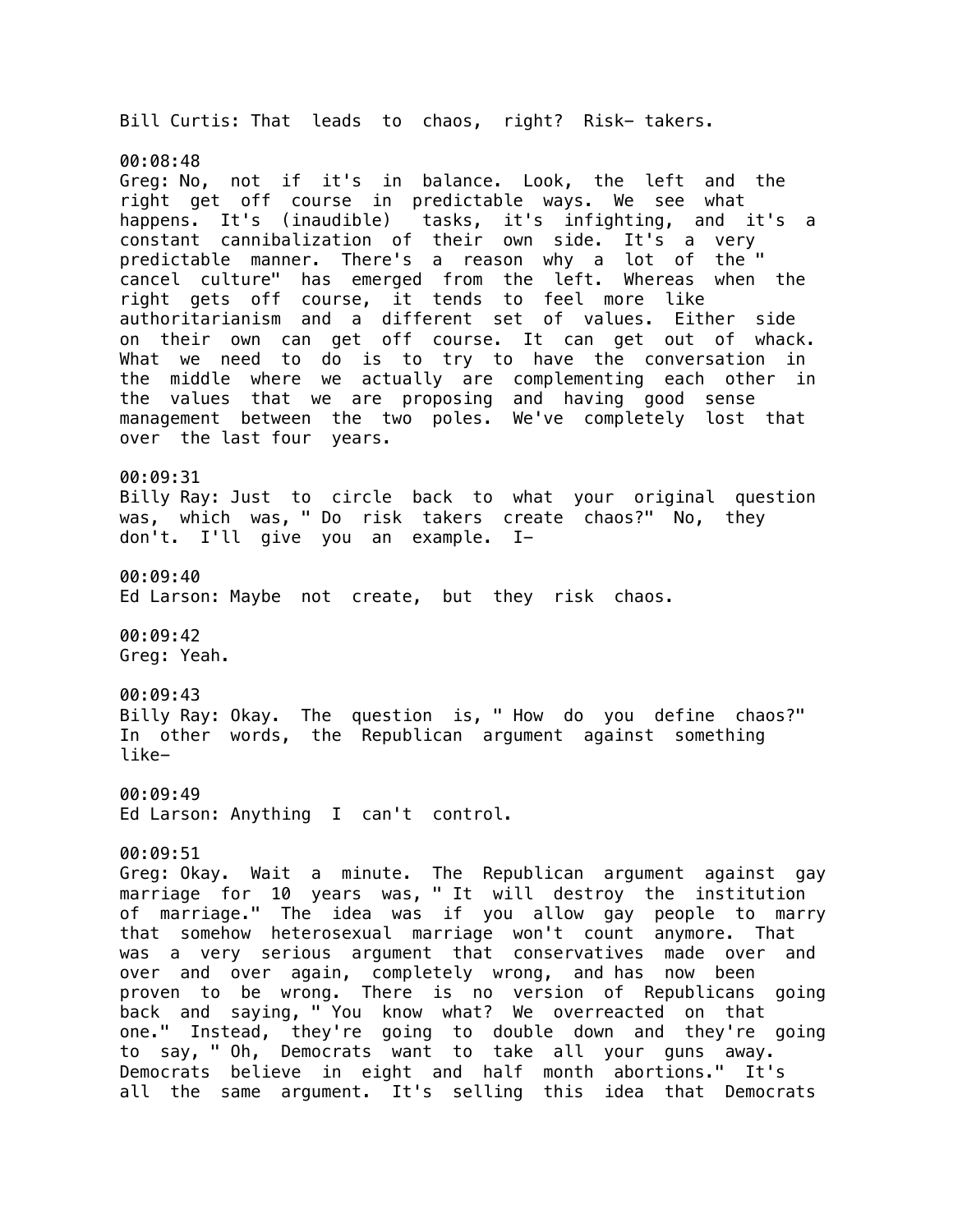equal chaos. What we have found is that in the era of Donald Trump, the opposite is true. 00:10:38 Jane Albrecht: The other thing it's important to remember is that while these can be dominant characteristics, it's not like one side has only high conscientiousness and the other side only has empathy. There's a mix of both traits in both sides. It's just which is dominant. 00:10:52 Greg: That's right. In fact, Jane, that's an excellent point. There is a staggering amount of agreement in America right now. We believe hard work and innovation should be rewarded. We think everyone should play by the same rules. We believe in opportunity. We believe in a baseline of medical care. We just have different views of how to do it. We believe in preserving fields and streams and oceans. We're in massive agreement, conservatives, and liberals alike. If you remove social media, which basically thrives on descent, discord, and dopamine hits of outrage and virtue signaling. We have the mainstream media, which outrage and adrenaline equals eyeballs. You have lobbyists who, if we ever figured out that the percent of Americans who favor a bill has literally 0% impact on whether the bill will pass. They are all about having us be separated all the time. Politicians, when they go to raise money, have to paint all of these differences. To Jane's point, of course, conservatives have empathy. Of course, liberals have high conscientiousness or Billy Ray wouldn't have written 5, 000 screenplays by his 21st birthday. These are all traits, and these differences are very small if we can figure out how to not let them be toxically magnified, and then just start to believe this matrix- like web of polarization, that we have unwittingly plugged ourselves into all the time. 00:12:16 Ed Larson: There are certain issues that have been magnified by one side or the other because they are wedge issues. Issues like abortion and abortion rights. Issues like guns and gun control. Those issues have come so much to dominate the discourse and to drive this wedge between us. Those are big issues this time. I mean, Trump ran on some of those and equally at the gut level, the Democrats have run on those same issues from the other side. They shouldn't be so fundamental, but they have become voting issues for so many people.

00:12:57 Bill Curtis: Ed, I think the reality is that a lot of the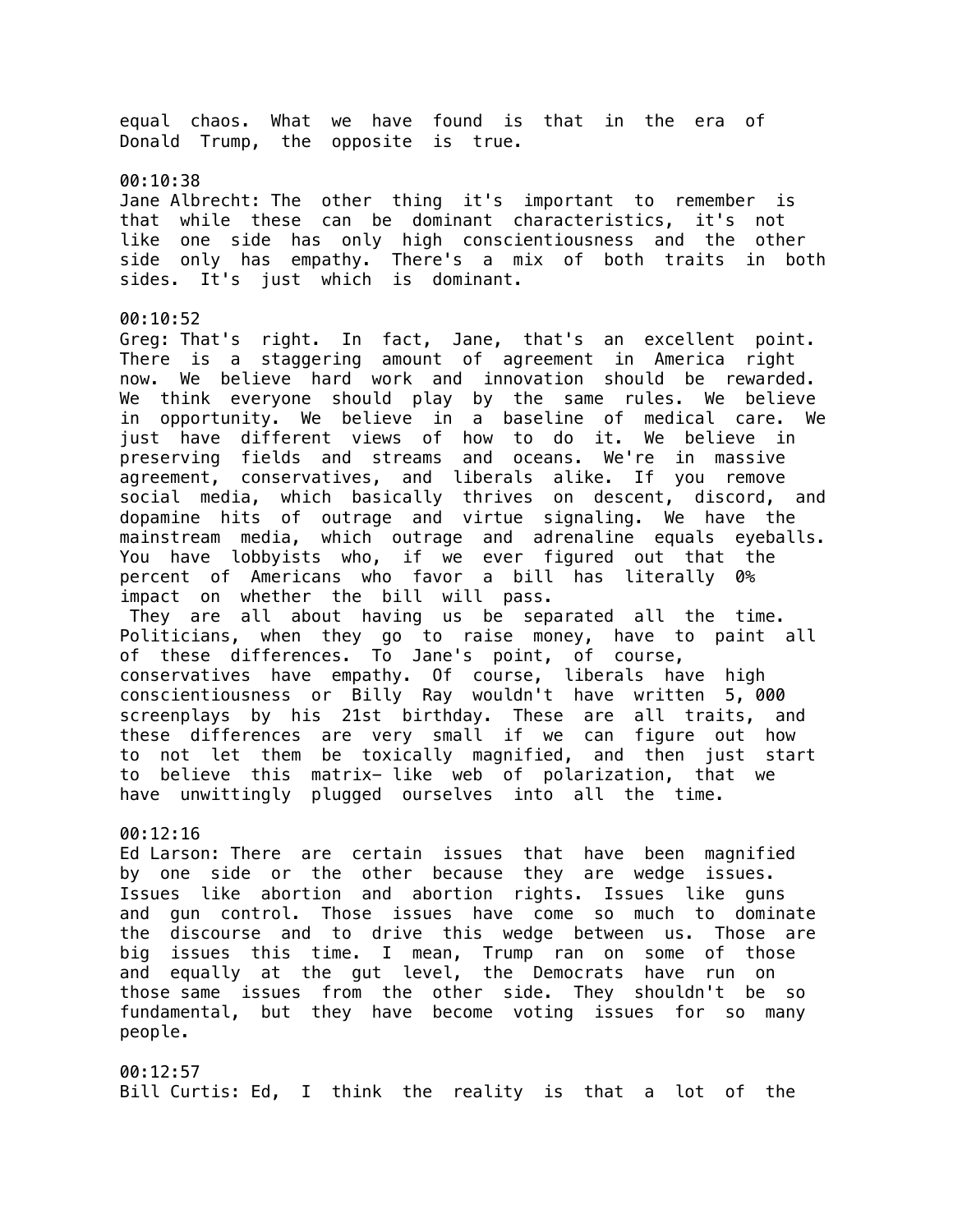issues you just mentioned really are exploding because of the extremes that Gregg was talking about before. Let's take guns, for example. Most conservatives think that it's okay to have some regulation for guns. It's the extremes that don't want any regulation at all so that we should be able to go purchase a small nuclear weapon if we so choose.

### 00:13:24

Ed Larson: I don't know. I talked to a lot of people on these issues. You talk about abortion, that's just so important to them, and they care deeply on that issue.

### 00:13:36

Jane Albrecht: Let me make an observation. What you're talking about Ed, is the culture war issues. The reason they've been picked particularly by the Republicans is that they completely feed into the fear versus the openness. They play very well for that purpose.

### 00:13:52

Greg: Well, I want to agree with something that Ed said. I think the two issues where we have fundamental core differences are on abortion and are on the rights of the LGBTQ versus the rights of religious leader. I think those are two fundamental and core issues. If there can be a conversation that is not depicting the other side as being either hatefully misogynistic or murderous, but an understanding that we come down on very different sides of an issue of freedom versus religious value sets, and we can talk about them in ways that are humanizing. I do think there's a lot of ground to be picked up. Often some of the most conservative folks about the issue of abortion and prolife, aren't comfortable necessarily with government- mandated pregnancies, for instance. There's nuts and bolts issues that I think there can be good- faith discussion about how freedom and libertarian values interfere and where they begin and end, as long as we are vilifying of one another.

### 00:14:50

Billy Ray: I would add quickly to that, Ed. Gregg and I have worked with... I think it's 31 first time candidates running for house or Senate, and then another 30 or 40 that are actually current members in the house or Senate, all on the Democrat side, about messaging. Not one of those Democrat candidates has ever said to me, " The most important thing to me is to take people's guns away." Not one. Yet you look at Donald Trump who is sitting on the tarmac in Ohio saying, " Biden's going to hurt God and Biden's going to hurt guns. He's going to take your guns away." It is a panic button issue for Republican candidates. It is not an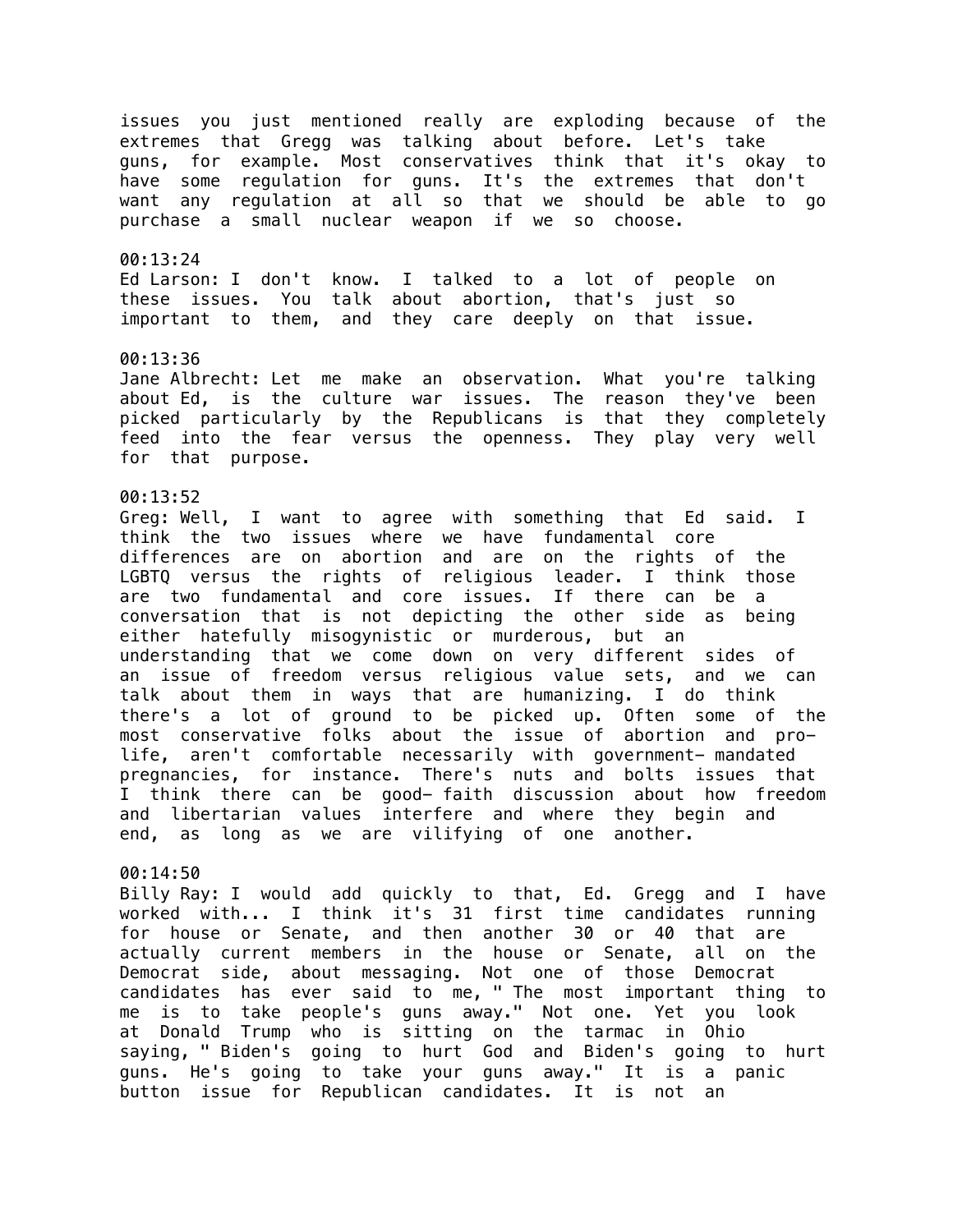aggressive agenda for Democrats, and it never has been. That's one where the messaging is getting in the way of where we actually agree. 00:15:42 Bill Curtis: Interesting. Well, we'll be right back with Billy Ray and Gregg Hurwitz in just a minute. ( singing) 00:15:53 voice over 2: On medicine, we're still practicing. Join Dr. Steven Taback and Bill Curtis for real conversations with the medical professionals who have their finger on the pulse of healthcare in the modern world. Available on all your favorite podcasting platforms. Produced by CurtCo Media. ( singing) 00:16:14 Bill Curtis: We're back with Billy Ray and Gregg Hurwitz. Gregg, before the break, you were talking about polarizing issues. Now you've discussed an analogy where political positioning can be compared to cults. Can you explain that? 00:16:29 Greg: Yeah. I wrote a thriller early in my career about mind- control cults. There's certain key ventures that you see or key actions in cults. You can see this in large cults like North Korea or in specific or smaller cults. One of the first things is that they aim to inoculate people to outside information. You do that from displacing them from family and friends. The cult leaders are a step ahead, so they say to their members, " Look, your friends and family aren't going to understand you. In fact, they're going to be so jealous and so envious about the progress that you made here, that they're going to even call us a cult," right? There's a strong inoculating effect against any information. As we're talking to people, one of the things that we have to realize, and this is something I've been thinking a lot about, is we can't go right at Trump, and we can't go right at them in terms of insulting him. If you just say he's a cult leader, he's a hypocrite, he's an idiot, he conned you. Then people start to feel terrible about themselves, and what they find is that they will claim to their ideology and their beliefs more. What you do is you try and open up a sliver of cognitive dissonance within them. That Reagan ad that you saw and liked very much is what I was doing. Is to paint the difference to good faith conservatives to say, " Here's how your party has moved, in my estimation."

The conversations we're having now. We're having conversations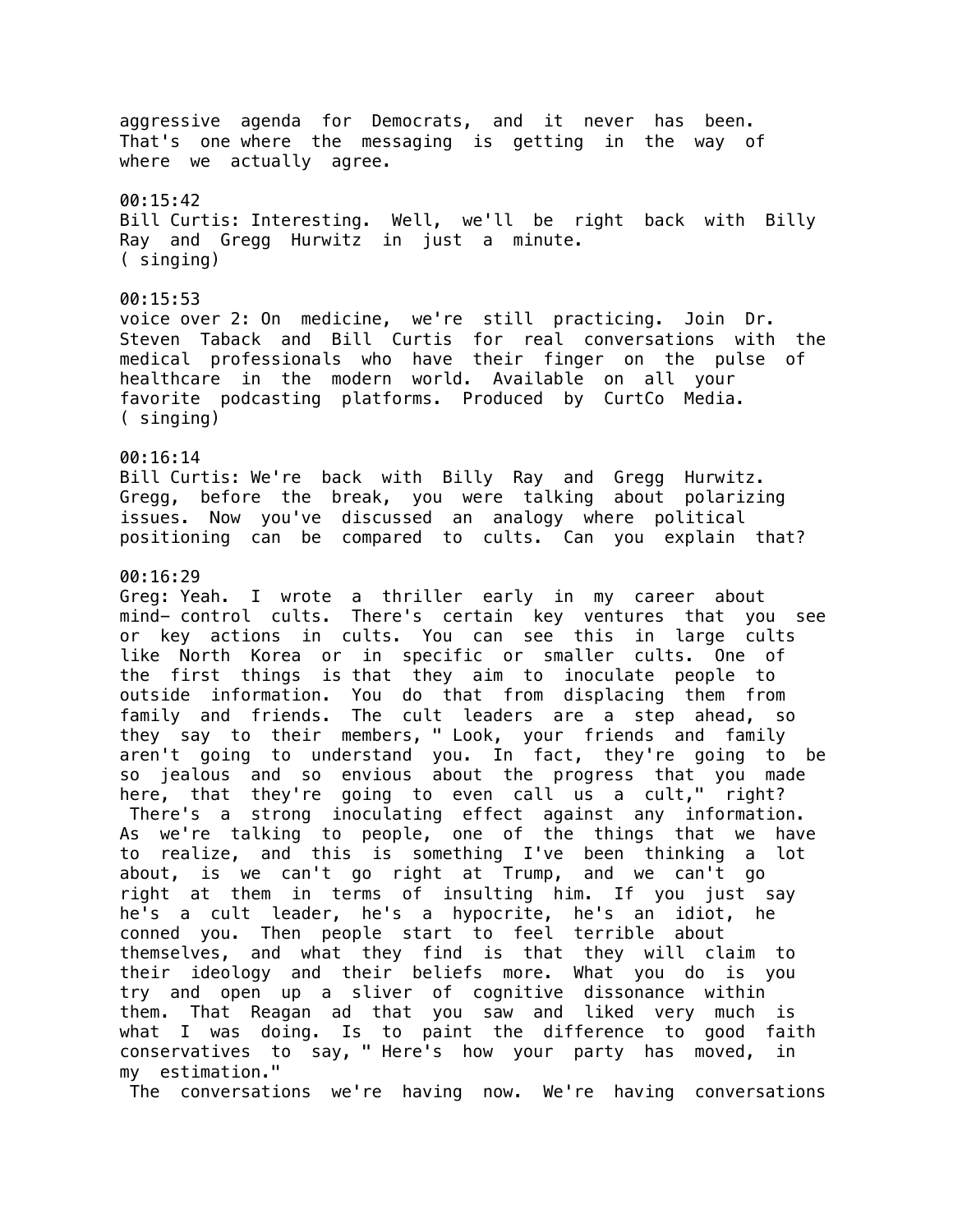about class injustice, about race, about police forces we would never be having in year three and a half of a Hillary Clinton presidency. We just wouldn't. It would be a very similar trajectory. That's the same trajectory that saw no real wage growth for working- class people for 40 years. I don't know if I'm quite ready to commit to this, but in a lot of ways, I wonder maybe America did in fact choose the right poison in 2016 of those people who felt not seen or heard or represented in the ballot. He gave voice to a lot of things that Americans knew for years. The game is rigged. The elites are condescending and sanctimonious. Politicians don't care about you as much as they care about corporations. 00:18:37 Bill Curtis: You said the Democrats had lost the communication with their base. 00:18:41 Greg: Right. Maybe he's the imperfect messenger who was dropped in the middle of this with his, what I think are base instincts and divisiveness and lack of care and competence and lack of care of anyone but himself, to give us an opportunity to really look in the face a lot of the divisions that we've taken our eye off. As much as Billy and I did all those years that we didn't do very much in politics. 00:19:04 Bill Curtis: You say that, but is he the guy, then, to take it forward from here and fix it? 00:19:08 Billy Ray: One of the ways that I think about it, Bill, is the person that you would pay to do demolition on a building is not the architect who's going to build up from that emptiness. They're not the same skillset. We've just had the demolition for four years, but that's not the person that you would want to rebuild things. We talked to candidates all the time about saying to Trump voters, " I get what was fun and what was funny about Donald Trump in 2016. I get that it was funny to watch him on the Libs." The fact is the democratic party had lost touch a little bit. I understand why it was appealing to look at somebody who was saying, " I'm going to blow the whole damn thing up." I get that. Here's the issue. Now it's four years later, he did blow the whole damn thing up, and we are facing a problem in COVID that only a federal government can solve. We don't have one. Don't get sucked into the argument about big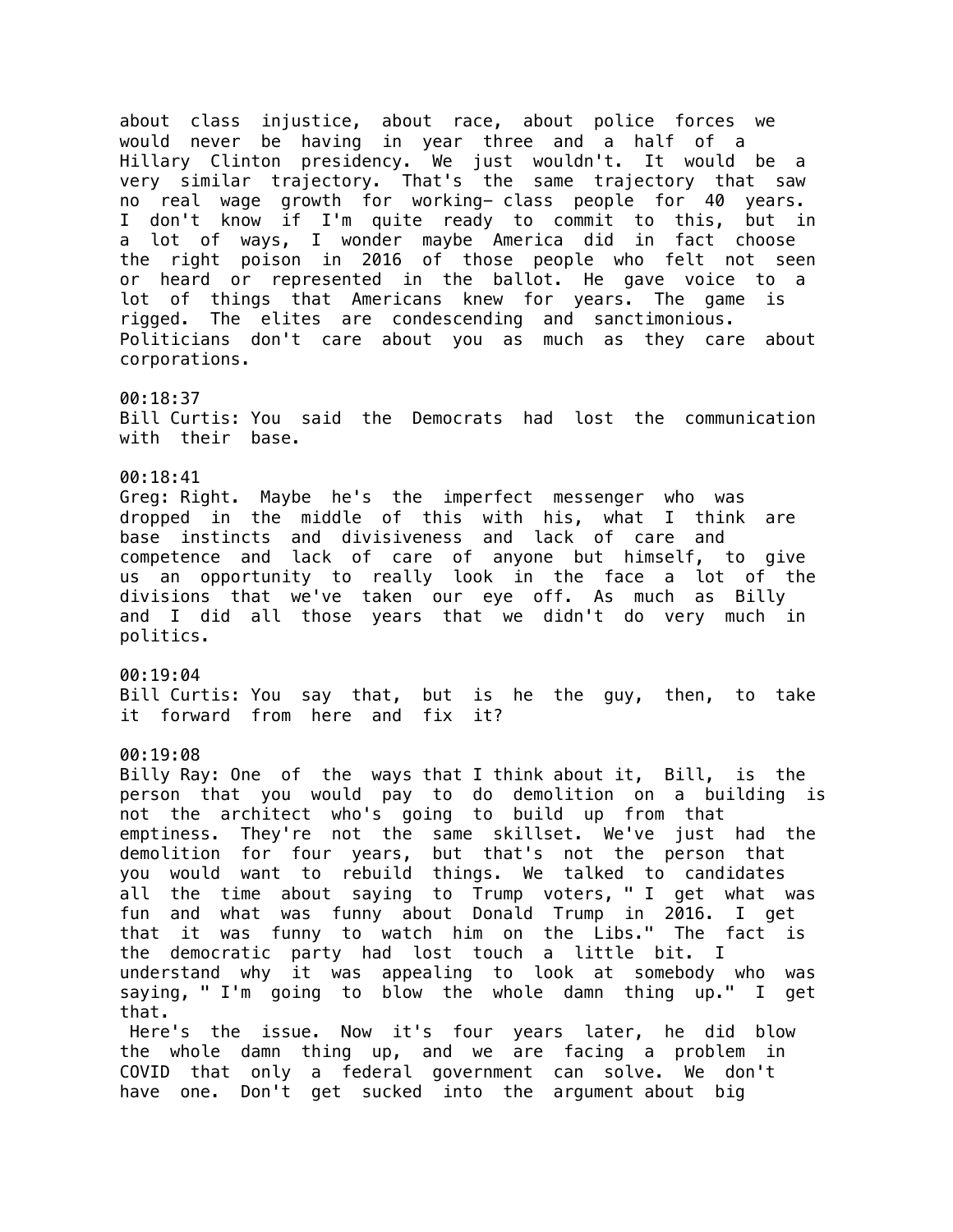government versus small government. This is about effective, competent, robust government. We don't have one. He got it out of there. That's why you're worried to death about your mom in the nursing home. That's why your 15- year- old kid just did spring quarter on your couch. That's why you and your husband both lost your jobs because there are certain things that only a federal government is big enough to stop. We don't have a federal government that's competent to do it.

00:20:26

Bill Curtis: Ed, come on in.

#### 00:20:28

Ed Larson: I agree with the points that Gregg and Billy had been making just now. He ran on those issues, but he also ran on some positive issues. He ran that he would change the Supreme Court. I know a lot of people who voted for him because they thought he'd get new Supreme Court nominees, which he's delivered on. He ran on, " Build a wall," and he sort of built it. He certainly has grown a lot of muscle and weight into stopping immigration.

# 00:20:53

Billy Ray: I'm sorry. He ran on four promises. " I will bring back manufacturing. Your healthcare will get better and cheaper. Mexico will pay for the wall, and I will drain the swamp." He had a Republican House and a Republican Senate and went oh for four on those promises, which means either they were not good ideas or he is not an effective leader.

# 00:21:11

Ed Larson: Sorry, but I think he also ran on build a wall, on closing off immigration. He ran on less regulation to unleash business. The Supreme court was a huge issue, appointing new judges to the Supreme court. Of course, he had the recent death of Scalia to play on, and he ran against China. I think he ran on those issues, and people think he delivered on them.

# 00:21:32

Greg: I'd like to just jump in with Ed, to talk about something that actually just happened now on the podcast in real time because this is always interesting. Ed raised a couple of points about things that Trump delivered on, and he was pretty quickly shut down. It doesn't cost us anything to concede ground when it is correct. China and the trade arrangements with China, we're not bueno. If you talk to CEOs in Silicon Valley, that was not a good arrangement. Trump called it out, and he tackled it. He did promise the Supreme court, and he delivered the Supreme court. There are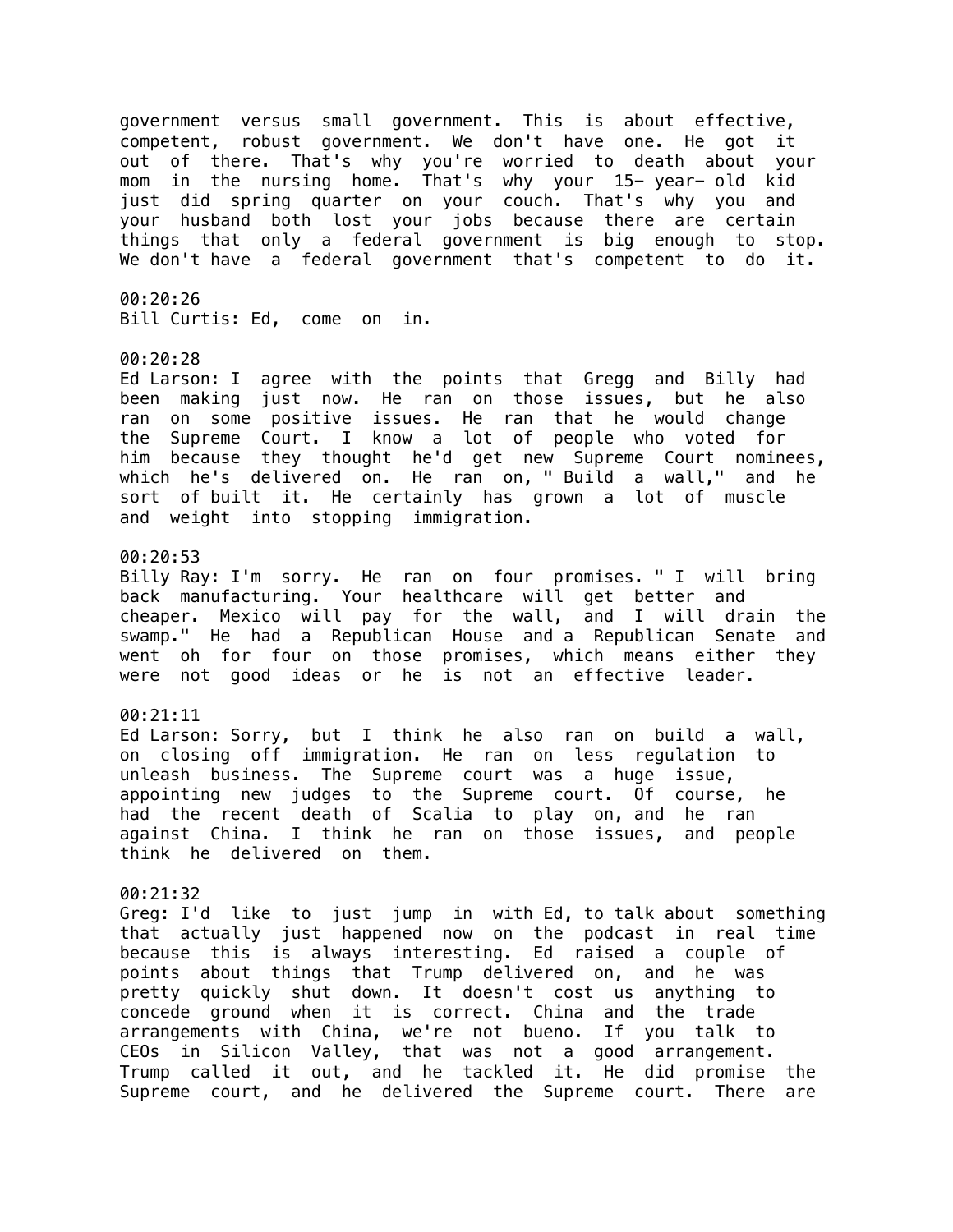a few things that he did, and it accrues to our validity and grasp of reality if we can agree and concede in certain areas where he did do things. For me, I think what's very important is, is we can't fall in love with our politicians any more than we can hate them. Hating Trump, to me, is an exercise in futility. Pretending that Joe Biden also is Nelson Mandela and Robert Kennedy rolled into one is additionally something I don't think is important. I think the most important way that we can talk to people is to join on the aspects that are correct and not turn it into that every speck of Trump is vile. We can all have different opinions about where that falls and that every aspect of what we're advocating is positive. The point of a democracy is that nobody gets everything that they want. That we all agree, imperfectly, that through our different skillsets and through our different structures and values that we all wrangle, and fight and we move very slowly and imperfectly towards the light.

### 00:23:05

Bill Curtis: Billy getting back to the premise of the show, how is it that we communicate with the never Democrat, the friends that we have that we want to have a conversation with, and get them to feel that Biden will not be the chaos president?

# 00:23:23

Billy Ray: The very first thing that I would say to Republican friends, and I do have them, is I don't like chaos. I like order. I like stability. I like security. I like safety. I like things that are dependable. I can't live my life if I don't have those things. As I look around me right now, I see an economy in freefall. I see a virus not being checked. I see patients lining up in parking lots because they don't have enough ICU beds to get in. I see people questioning whether or not an election is going to take place. I see a post office under attack. I see chaos. In every respect of American life, I see chaos. That is not what people were signing up for when they signed up four years ago to support Donald Trump. There were 62 million Americans who did. You have to honor that. You have to acknowledge that. When I look at what Joe Biden is talking about, it is about restoring stability. The build's been knocked down to the ground. Who's going to build it back up again, better than it was before? I believe Joe Biden gives us the basis of that.

# 00:24:40

Bill Curtis: You have advised dozens of candidates, but you guys don't accept any money for what you do, which in our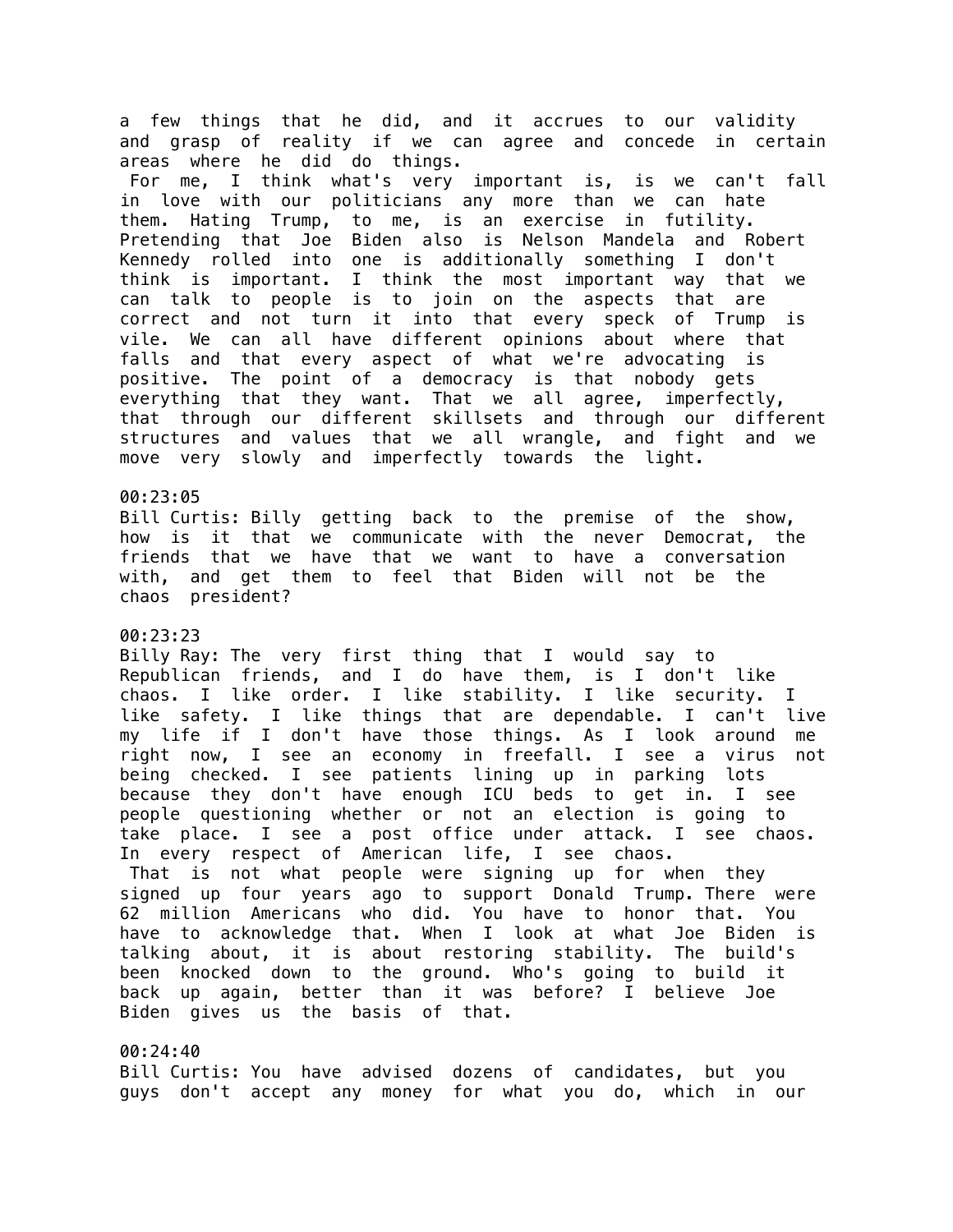society is somewhat rare. Can you explain that to me?

#### 00:24:52

Billy Ray: I would never ever take money for this. I consider that this a service to my country. I'm terrified by what's happening to our democracy. I find that to be a much bigger issue than guns or anything else. I'm talking about the fundamental ideals of what makes America, America. They've never been more under threat. I see a country in which 30 or 40% of Americans don't seem to care that foreign governments want to influence American elections. That's a real problem for me. I would not accept money to try to turn that aircraft carrier around.

#### 00:25:23

Greg: One of the things that we remarked at times is that we ask for no money, no credit, and no permission. If you don't need those three things, you can pretty much move the world. Billy and I have been spending 10, 12 hours a day, some days pro bono, 1518. The minute that I start to take money and make money, the minute that somebody is going to employ me, I have a different responsibility set. I have to listen to it. I don't just mean that they're going to tell me something that's crassly corrupt. I mean, " Do I shave 5% off my opinion to make it work with somebody because I'm reliant on them?" There's all these ways that corruption comes into play. If we are fortunate enough to win, the number one thing that I want is that we can get corporatism out of politics and out of the American economy to whatever extent makes sense.

# 00:26:08

Bill Curtis: The other day you said that to persuade people you need humility, and the liberals haven't been very good at that. What do you mean?

# 00:26:17

Billy Ray: Gregg and I are both storytellers. When Hillary ran in 2016, I thought there was a great lack of humility in that she never told her story. Say what you want about Donald Trump, he told the story. His story was, " This country should be run like a business. I'm a businessman. I alone can fix it." That's a story, right? People were ready to buy into that story. Hillary, I think, kept approaching it from a point of view of, " This guy is such an asshole, there's no way you're going to vote for him. I just don't believe for a second you're going to vote for this guy, and therefore, I'm just going to show up and tell you, I'm Hillary Clinton, and you got to check the box." There was a lack of humility there too. You have to engage people on an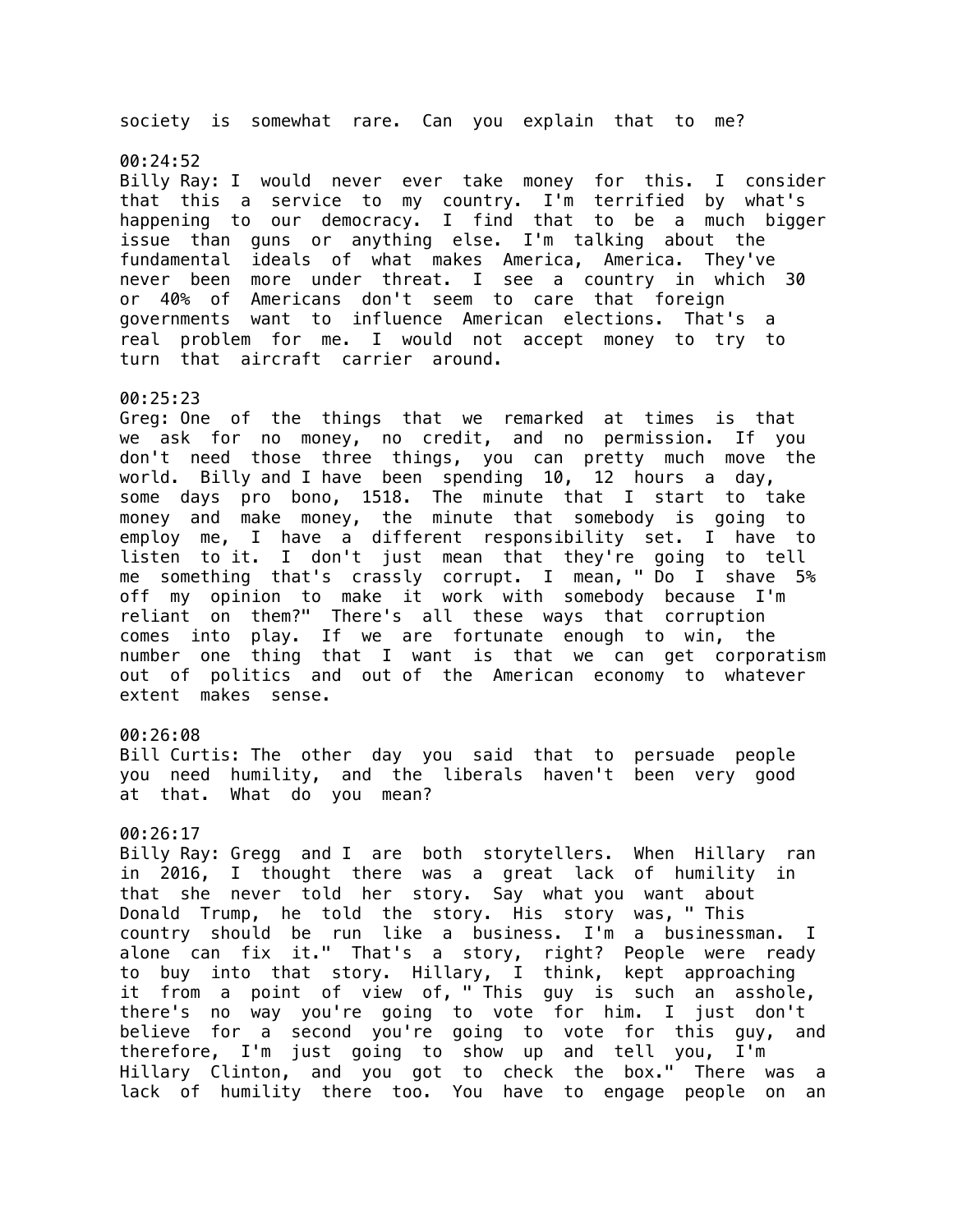emotional level in both screenwriting and in politics. These are intellectual exercises that are designed to elicit an emotional response. I think she lost sight of that, and I think we, as a party, lost sight of that.

#### 00:27:15

Greg: We're in a marriage right now. Let's take the metaphor into the personal. The country went 51%, 49% in the popular vote for Hillary. We're split. We're married. We're not going to get rid of anybody. We don't get to get rid of Kansas or Virginia or Florida or Alabama, so what do we want to do about it? When you have an argument within a marriage or with a best friend or with your kid, one of the traits that's absolutely essential is humility and is owning your piece no matter how small it is. Even if you can come back and go, " You know what? I'm absolutely furious about this blowup that we had." This 5%, I'm going to own. Or this 90%. Here's the piece for me.

 That's always the way that we can start to loosen things up. We better wake up and figure out that we don't have all the answers. I'd love nothing more than a competent, good- faith Republican and conservative movement backed by moral upstanding people who actually adhere to free- market capitalist and conservative values to have respectable discourse with, to figure out our respective blind spots to move the country forward. I would love that.

#### 00:28:22

Bill Curtis: As we close, I'm going to steal the last word because I think we'll all disagree on some issues, we agree on a remarkable number of them. One thing that we can all here agree with is that we all want to return to fundamental decency as Americans. Billy Ray and Gregg Hurwitz, thank you so much for joining us today. This has been a spectacular conversation as we expected coming in. Jane Albrecht and Ed Larson, thank you too. Billy and Gregg, how can people find you? How do they follow you?

# 00:28:54 Greg: They can find Billy on CBS. What's the night that's got the Comey Rule?

00:28:58 Billy Ray: There's a mini- series that I made called the Comey Rules, an adaptation of James Comey's book. It airs on Showtime September 27th and 28th. I look forward to the robust conversations that I think will follow.

00:29:12 Bill Curtis: Well, that should be interesting.